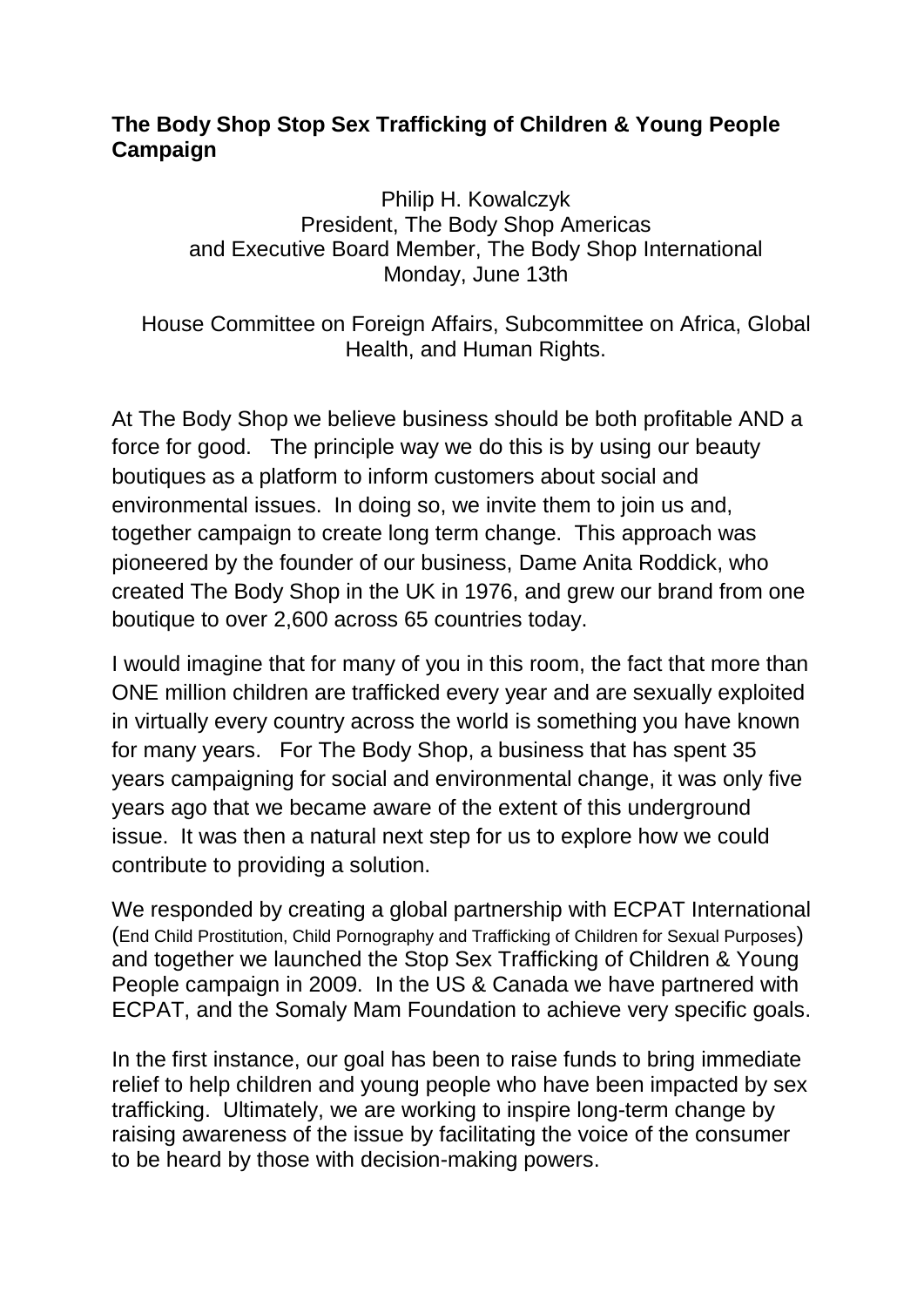From the outset, our campaign strategy focused on the belief that abuse on this scale could be stopped if decision-makers took action. Yes, fundraising is important to support immediate relief but this is only a band aid. The real answer to create sustainable change lay in influencing decision-makers to change legislation.

How do we do this? As an international retailer with boutiques in high profile locations in shopping malls and street locations across the world, we have an incredible opportunity to reach literally millions of people from all walks of life by using our boutiques to communicate and inspire action. We have the ability to create a platform that captures and mobilizes the voice of our customers.

Add to the equation another incredible asset – 50,000 dedicated staff across the world who are trained to talk about the campaign with our customers, we have the ingredients to deliver something groundbreaking.

If we can inspire customers to lend their voice by signing a campaign petition, we can create a loud and united voice which, we believe decision makers will respond.

Of course, the petition call to action must be nationally relevant and very specific to the changes we want to achieve. To deliver this, we and ECPAT International created specific calls to action relevant to country specific issues.

Here are some of the examples

- 1. In the UNITED STATES, we are calling for all states to introduce "safe harbor" to protect and prevent any person under the age of 18 from being charged, prosecuted or incarcerated for prostitution. In some states this exists. In most it does not.
- 2. In GERMANY we are calling for the government to strengthen protection of victims during investigation and legal proceedings
- 3. In SOUTH KOREA the call to action centers on training police and teachers to help prevent child trafficking.

While we know we have a long way to go to fulfil the potential of our campaign, we have already had some successes which have created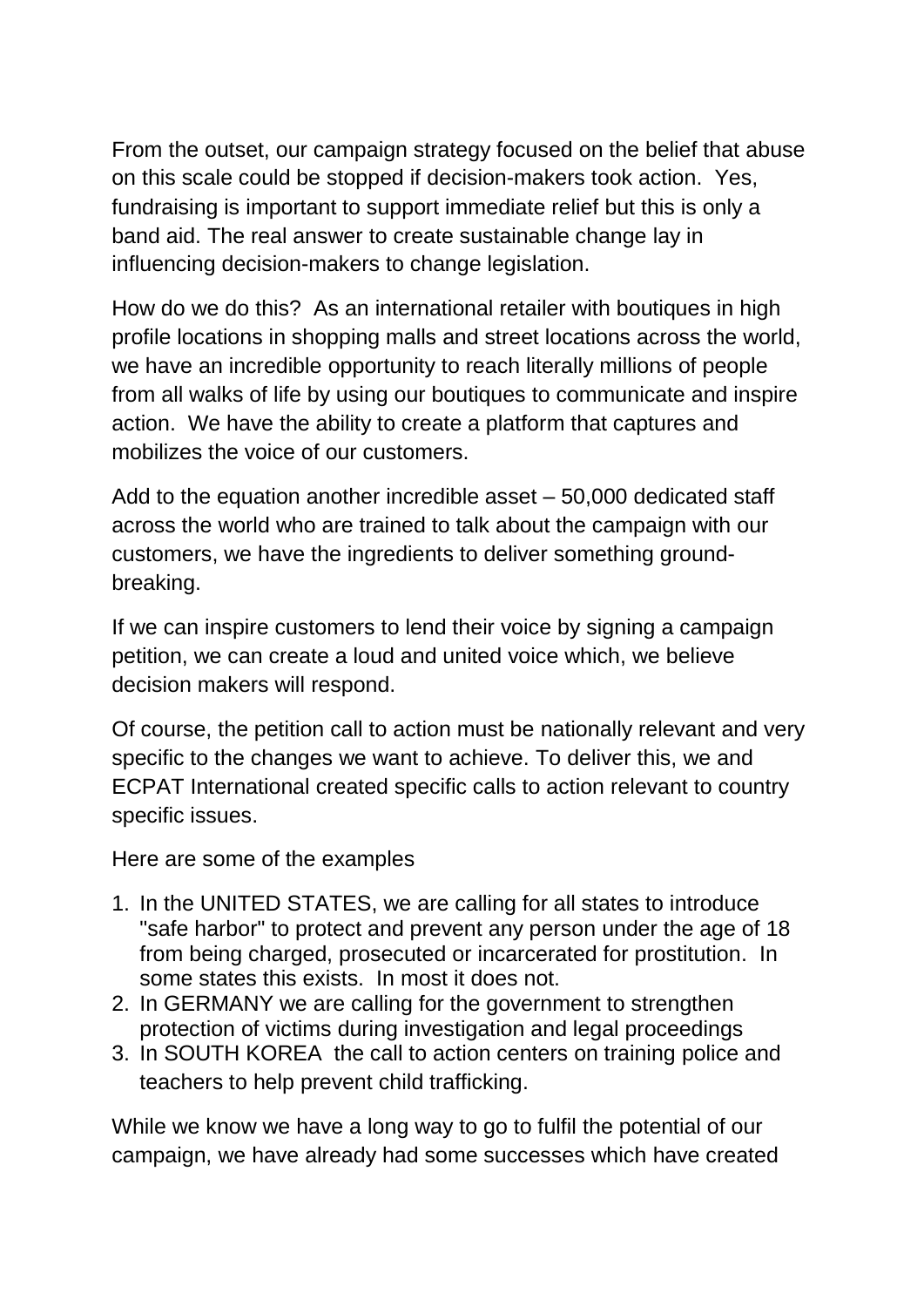change to protect children and young people not just today, but long into the future

Around the world, in less than 12 months, more than 6.2 million people have come to The Body Shop and signed our petition in 50 countries around the world. This is the biggest petition in the proud 35 year history of The Body Shop.

So far, we have presented petitions to governments in nine countries and already helped to create legislative change. Here are just a few examples:

- In Malta the government responded to our campaign by signing the Council of Europe Convention on the Protection of Children Against Sexual Exploitation and Child Abuse, a major international treaty which will greatly improve the protection and support for children
- In Malaysia the government responded to the petition by committing to ratify the Optional Protocol to the UN Convention of Child Rights on the sale of children, child prostitution and child pornography.
- In the Netherlands, the Minister of Security and Justice responded by accepting personal responsibility to increase police protection and support children affected.

We have also helped to change legislation in Switzerland and Norway, and have received assurances by Ministers in South Africa and Portugal that our call to action will be delivered.

We believe this is just the start. With 33 petitions to be presented to governments around the world in the coming months, we are confident we can help create further change. We are also preparing a presentation to both the European Union and the United Nations Human Rights Council in the hope we can influence even greater action.